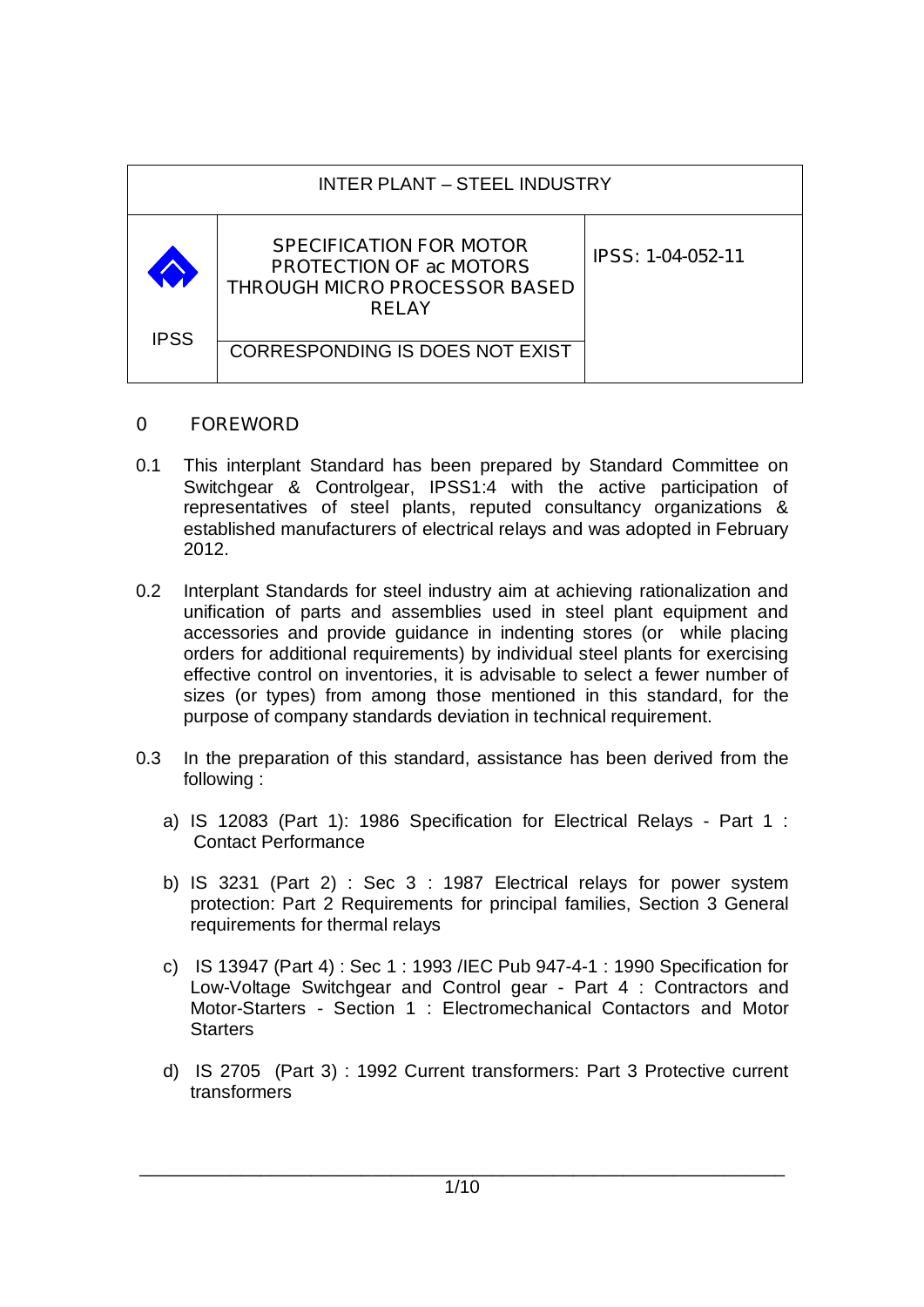# **1. SCOPE**

1.1 This Inter Plant standard covers the performance requirements of Microprocessor based Relays used for protection of ac motors for all abnormal conditions.

## **2. TERMINOLOGY**

2.1 For the purpose of this standard, the definition given in IS 1885 (Part 9): 1992/IEC 50-446: 1983 Electrotechnical Vocabulary: Part 9 Electrical relays, IS 1885 (Part 10) 2008 /IEC 60050-448: 1995 Electrotechnical Vocabulary - Part 10: Power System Protection, IS 5834: Part III: 1981 Specification for electrical timer relays industrial purposes - Part III: Electronic

## **3. APPLICATION**

3.1 These relays are in general used to protect continuous duty ac motor against thermal overload, Prolong start, Motor Stalling, Short circuit, Earth fault, Negative phase Sequence, Loss of load and Number of start Limit in specific duration, based on motor size (refer Point 5).

### **4. SERVICE CONDITION**

### **4.1 Temperature:**

| a) Operative range:       | $-10$ deg to $+55$ deg |
|---------------------------|------------------------|
| b) Storage and Transport. | $-25$ deg to $+70$ deg |

- **4.2 Humidity:** Mean value per year < 75% relative humidity, on 56 days of the year 93 % relative humidity
- **4.3 Enclosure:** Protection: at least IP 50
- **4.4 Ambient Air**: The ambient air may contain fair amount of conductive dust.

### **5. SELECTION**

5.1 Relay shall have minimum protection features for different capacity of the 3 phase induction motor, to be selected as per **Table -1**.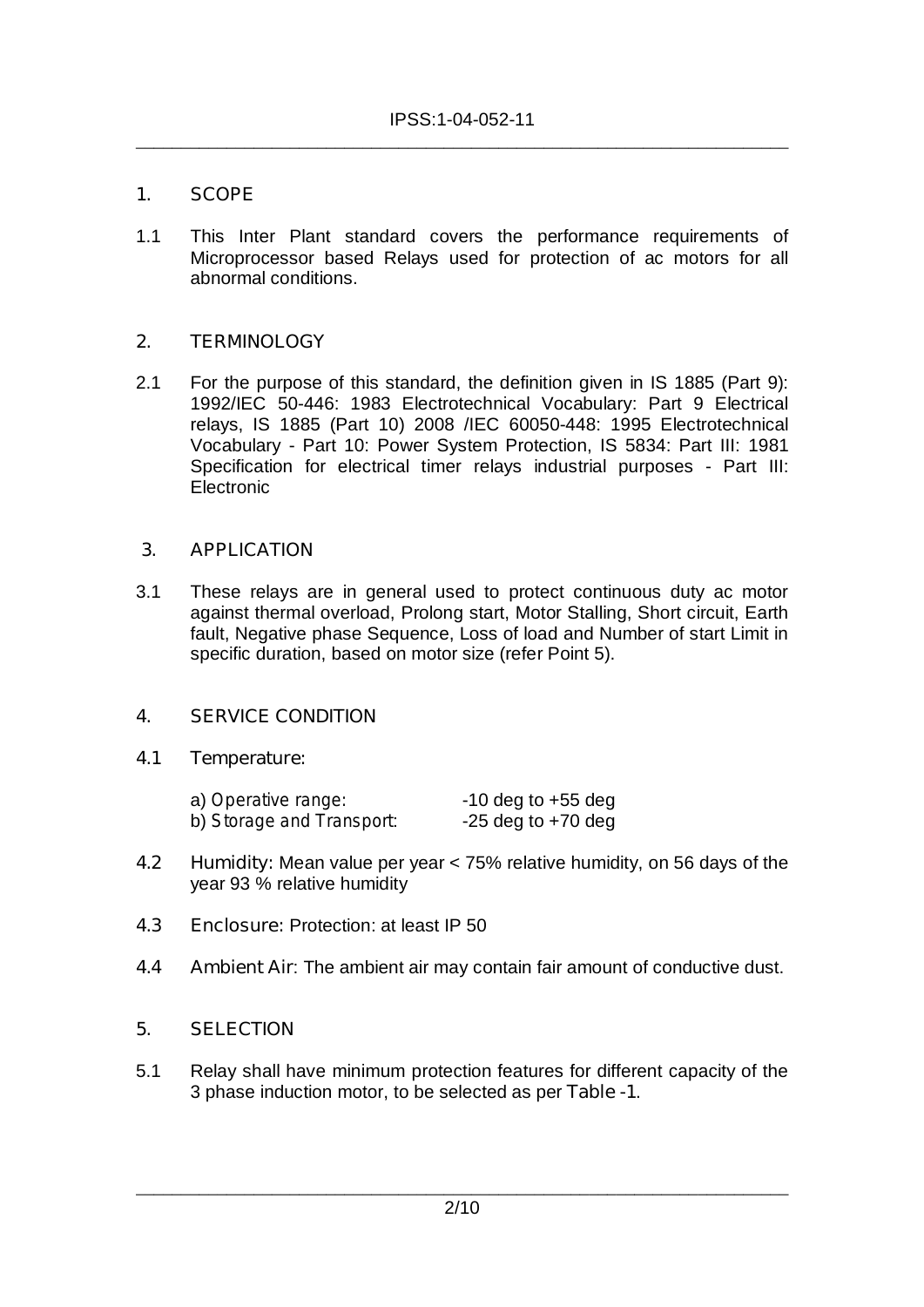| R.<br>I<br>AD. |  |
|----------------|--|
|----------------|--|

| <b>Motor</b><br>capacity                         | <b>Between</b><br><b>5kw to 15</b><br>kW | <b>Between</b><br>15kw to 30<br>kW | <b>Between</b><br>30kw to 110<br>kW | Above 110<br>kW |
|--------------------------------------------------|------------------------------------------|------------------------------------|-------------------------------------|-----------------|
| <b>Protection</b>                                |                                          |                                    |                                     |                 |
| Thermal<br>Protection                            |                                          |                                    |                                     |                 |
| <b>Earth Fault</b><br>protection                 |                                          |                                    |                                     |                 |
| Unbalance<br>/Negative<br>sequence<br>Protection |                                          |                                    |                                     |                 |
| Lock rotor<br>protection                         |                                          |                                    |                                     |                 |
| Prolong start                                    |                                          |                                    |                                     |                 |
| Short circuit<br>protection                      |                                          |                                    |                                     |                 |
| No. of start limit                               |                                          |                                    |                                     |                 |
| <b>Under Voltage</b><br>protection               |                                          |                                    |                                     |                 |
| Loss of Load                                     |                                          |                                    |                                     |                 |
| <b>RTD</b> influenced<br>protection              |                                          |                                    |                                     |                 |

*<sup>(</sup> ) mark: Required protection feature* 

# **6. CONSTRUCTION**

- 6.1. The Relay shall be of block type construction and designed so as to prevent accumulation of dust which may cause short circuit between power terminals or ground.
- 6.2. Breaker mounted Relay shall be used only for 30 kW and below motors.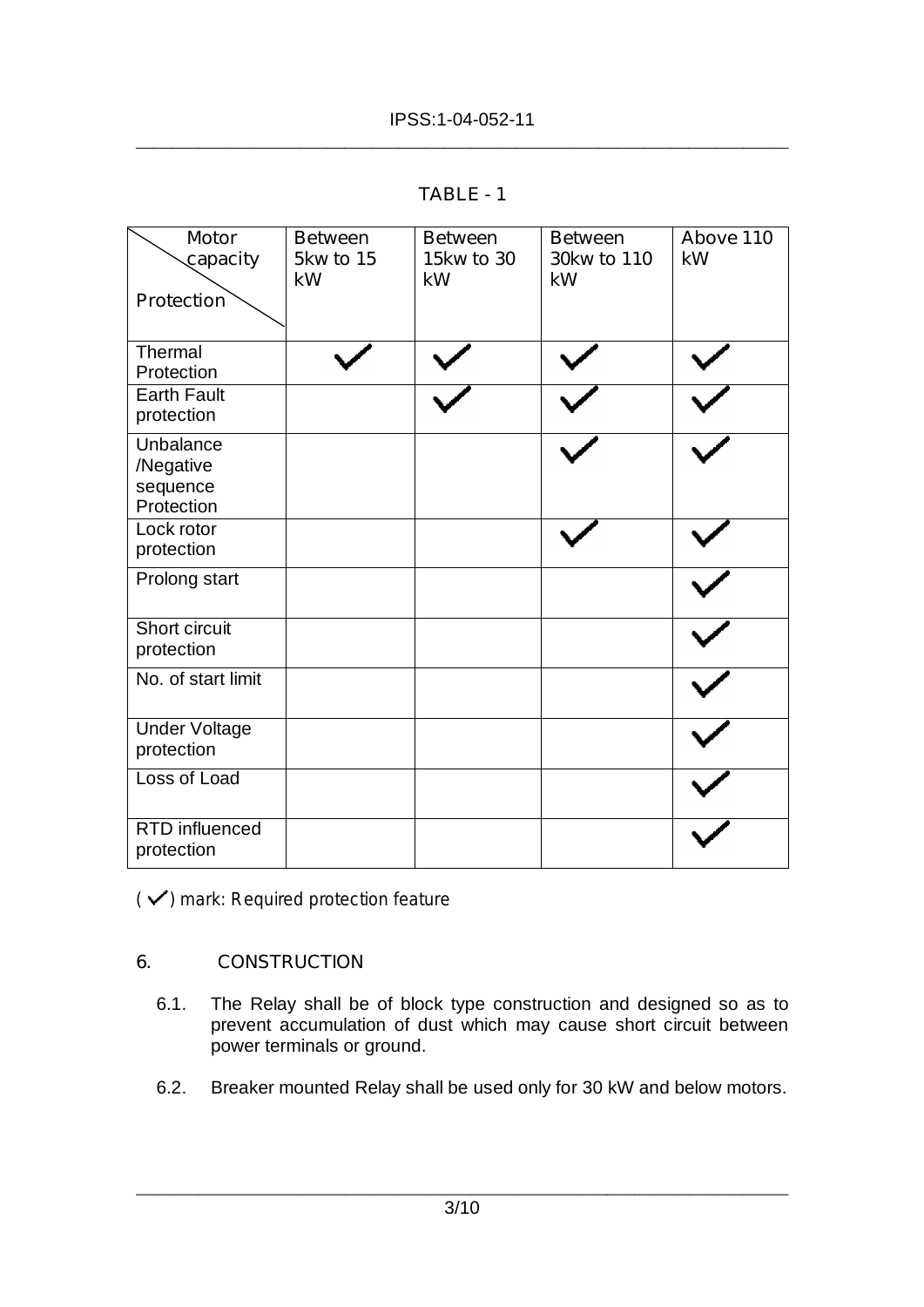- 6.3. It shall be possible to reset the relay from outside without opening the panel or relay cover.
- 6.4. Relay shall have minimum two potential free contacts, one for tripping the breaker and another for annunciation purpose. Relays having number of start limit function shall have one NC contact also which shall be added in closing circuit to prevent closing if number of start of a motor crosses the specified limit.
- 6.5. Relay shall have indication to show the healthiness of the same.
- 6.6. Relay construction shall be of such type that testing of the same can be possible at site without affecting the other feeders.

### **7. OPERATIONAL REQUIREMENT & ACCURACY**

- 7.1. The relays shall be suitable to protect motors as per protection features selected based on motor size.(refer Table No.1)
- 7.2. For motor of capacity 110 kW and above, Earth fault protection shall be provided preferably through Core Balance Current Transformer but in absence of CBCT it can also be provided through residual connection. However, stabilizing Resistance of suitable value shall be provided in case of residual earth fault connection. Recommended value of stabilizing resistance is 300 ohms in case of 1A CT and 30 ohms in case of 5A CT.
- 7.3. Typical setting criteria for Motor protection is given in **Appendix 1 & 2.**
- 7.4. Number of start limit protection contact shall be provided in closing circuit either through Relay or PLC to block the closing.
- 7.5. For motor of capacity 110 kW and above, starting of motor shall be detected either through breaker contact or through current input or through both.
- 7.6. Under Voltage protection for motors shall be provided through separate under voltage Relay with time delay if the feature is not available in the motor protection Relay. Under voltage protection shall not trip motor for PT fuse failure condition.
- 7.7. Protection relays for motors of 30 kW and more capacity shall have current history recording or disturbance recording or both features at the time of tripping.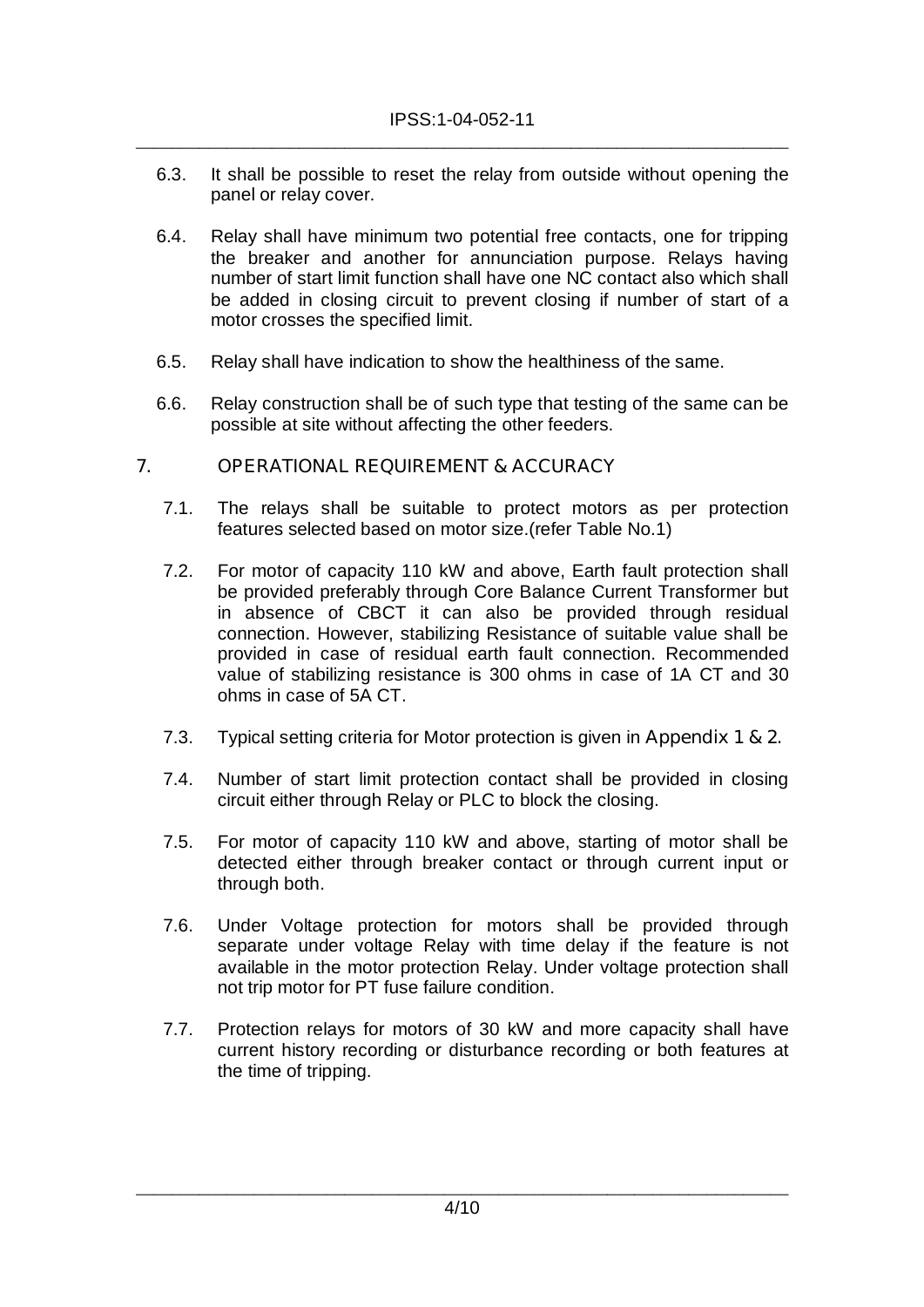### **7.8. Accuracy:**

Protection Threshold : +5% Time delays  $\therefore$   $\pm 2$  % with a minimum of 10 ms

## **8. RATINGS**

- 8.1. Current input to relays (using CT Input) for motor protection shall be of 1A or 5A or both as per CT ratio specification in motor feeder.
- 8.2. CTs used for relays shall provide the complete trip characteristics up to 10 times the setting range without saturation of CT. Recommended minimum CT is of 5P20, 5VA class.
- 8.3. Auxiliary supply for all type of relays shall be as specified by the user. Typical range of auxiliary supply is mentioned below :
	- a) 24V-60V dc
	- b) 48V-150V dc
	- c) 130V-250V dc
	- d) 100V-250V ac

# **9. RELAY PROTECTION**

9.1 Auxiliary power of the relay shall be given in the relay through proper fuse.

### **10. CONTACT**

- 10.1. Minimum two potential free contacts shall be provided for tripping and annunciation purpose.
- 10.2. One NC contact shall be provided in the relay which is used in the closing circuit of the motor for providing No of start limit protection.

### **11. TERMINATION**

- 11.1. The contact of the relay shall be suitable for connecting cable of 2.5 mm<sup>2</sup> and 4 mm<sup>2</sup> stranded conductors in case of CT wires.
- 11.2. The contact of the relay shall be suitable for connecting cable of 1.5 mm<sup>2</sup> and 2.5 mm<sup>2</sup> stranded conductors in case of control wires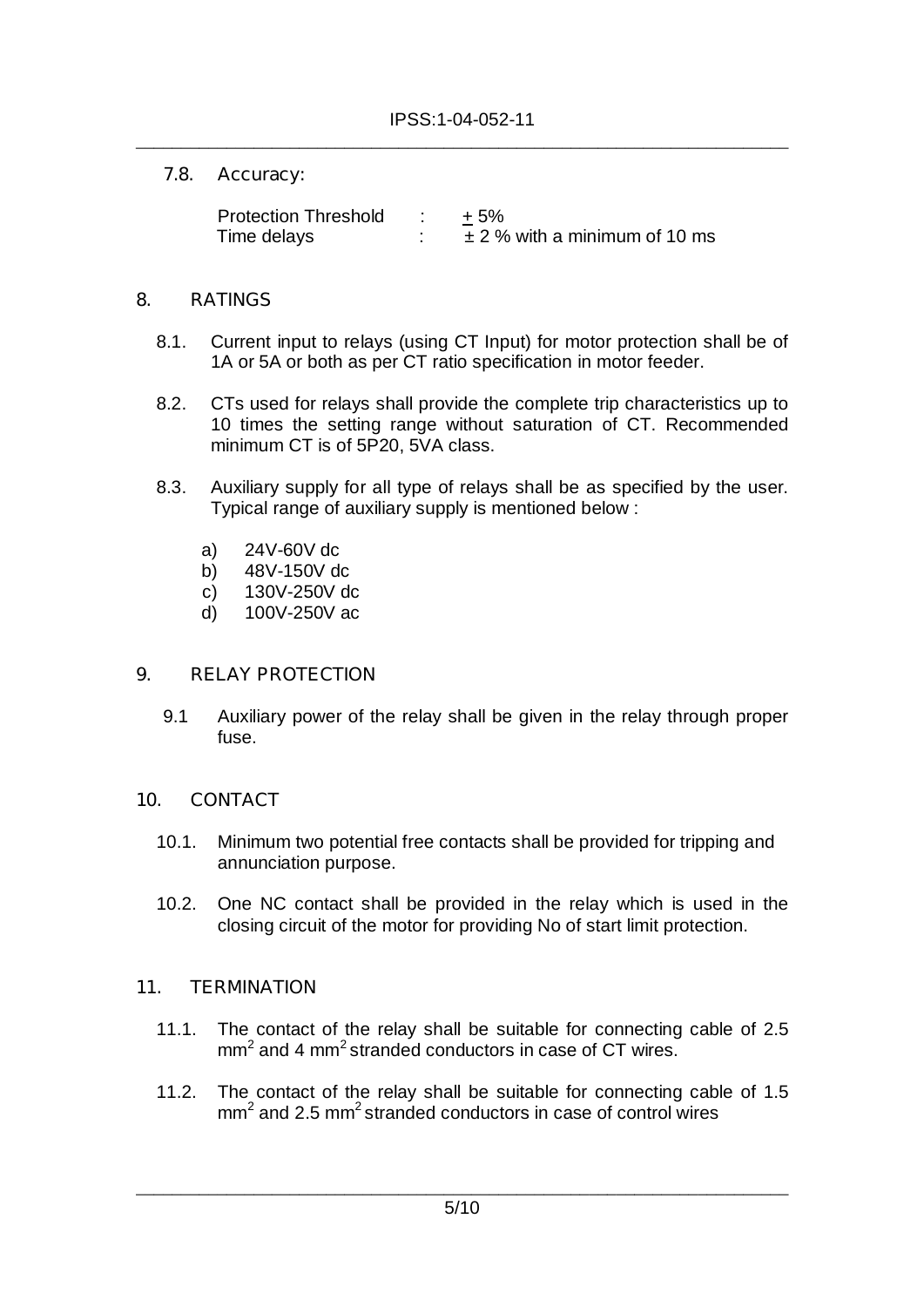## **12. TEST**

### **12.1 General inspections:**

- a. Examine the relay to see if there has been any possible deterioration after installation.
- b. Verification of the model number of relay.
- c. Verification of external wiring corresponds to the appropriate relay diagram or the assembly diagram.
- d. When the relay is withdrawn from its case, use a continuity tester to check if the current short-circuits (phases and earth CTs) between the terminals indicated on the wiring diagram are closed.
- e. Check the value of the auxiliary supply voltage. The value measured shall be between 0.8 and 1.1 times the auxiliary supply nominal voltage indicated on relay.

#### **12.2 Accuracy and calibration test:**

- a. Validation of measurements
- b. Validation of the protection features with specified time delays
- c. Validation of the Relays binary input and outputs.
- **12.3 Relay Earthing:** Check if the earth connection of the case is used to connect the relay to a local earth bar. With several relays present, make sure that the copper earth bar is properly installed for solidly connecting the earthing terminals of each case.

### **13. MARKING**

- 13.1 Each relay shall be provided with a name plate marked within the following information in durable manner and located such that it is clearly visible in mounted position:
	- a. Manufacturer name, and type
	- b. Year of manufacture
	- c. Reference of IS
	- d. Setting Indication or value
	- e. Terminal marking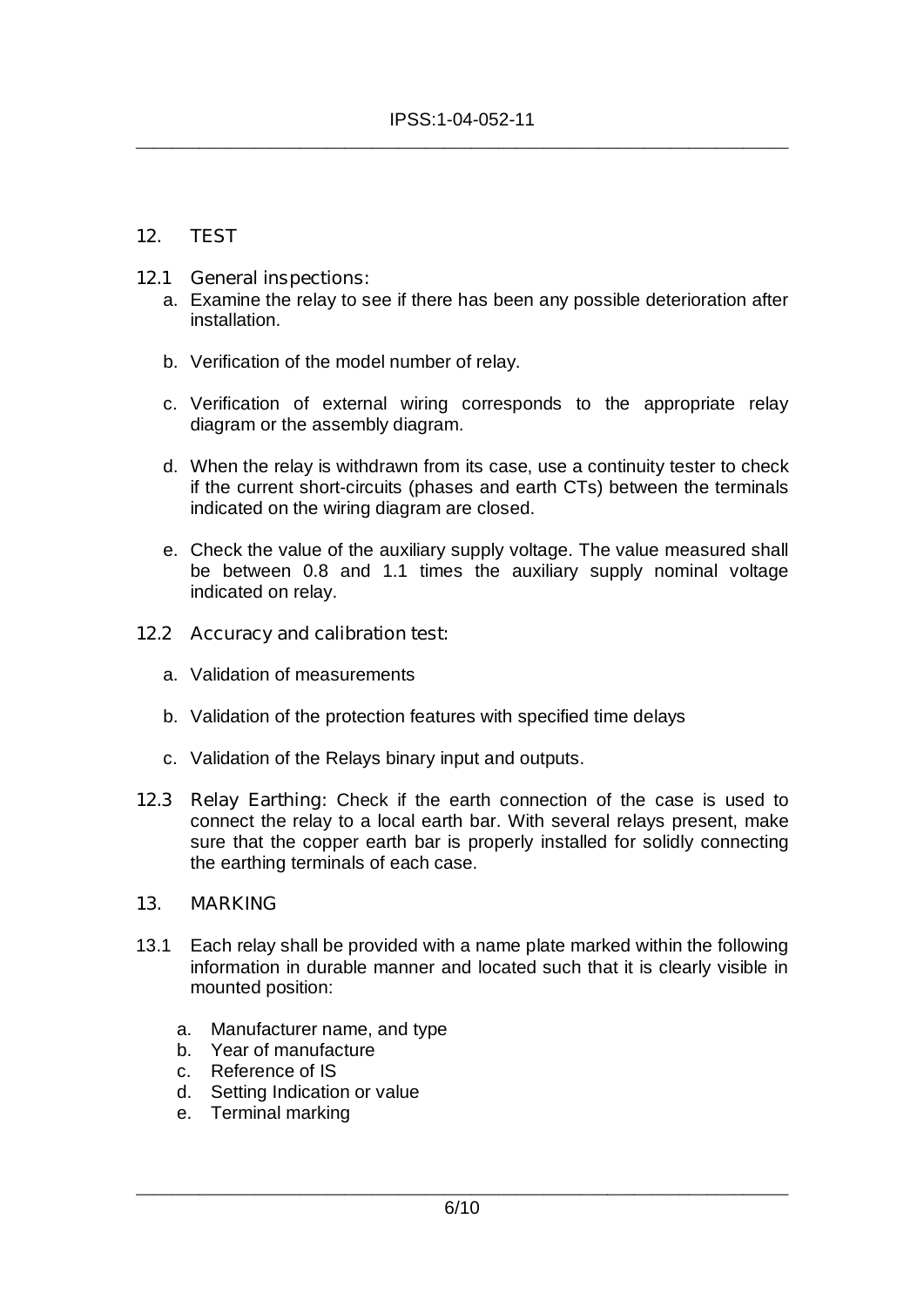f. Serial number / year of manufacture

All other technical details of the relay shall be given in a separate manual which shall include the following details

- a. Overall dimension and mounting details
- b. Pickup value and drop off value of current
- c. Wiring diagram
- d. Thermal curve showing operating current versus operating time characteristics at rated ambient temperature
- e. Procedure for maintenance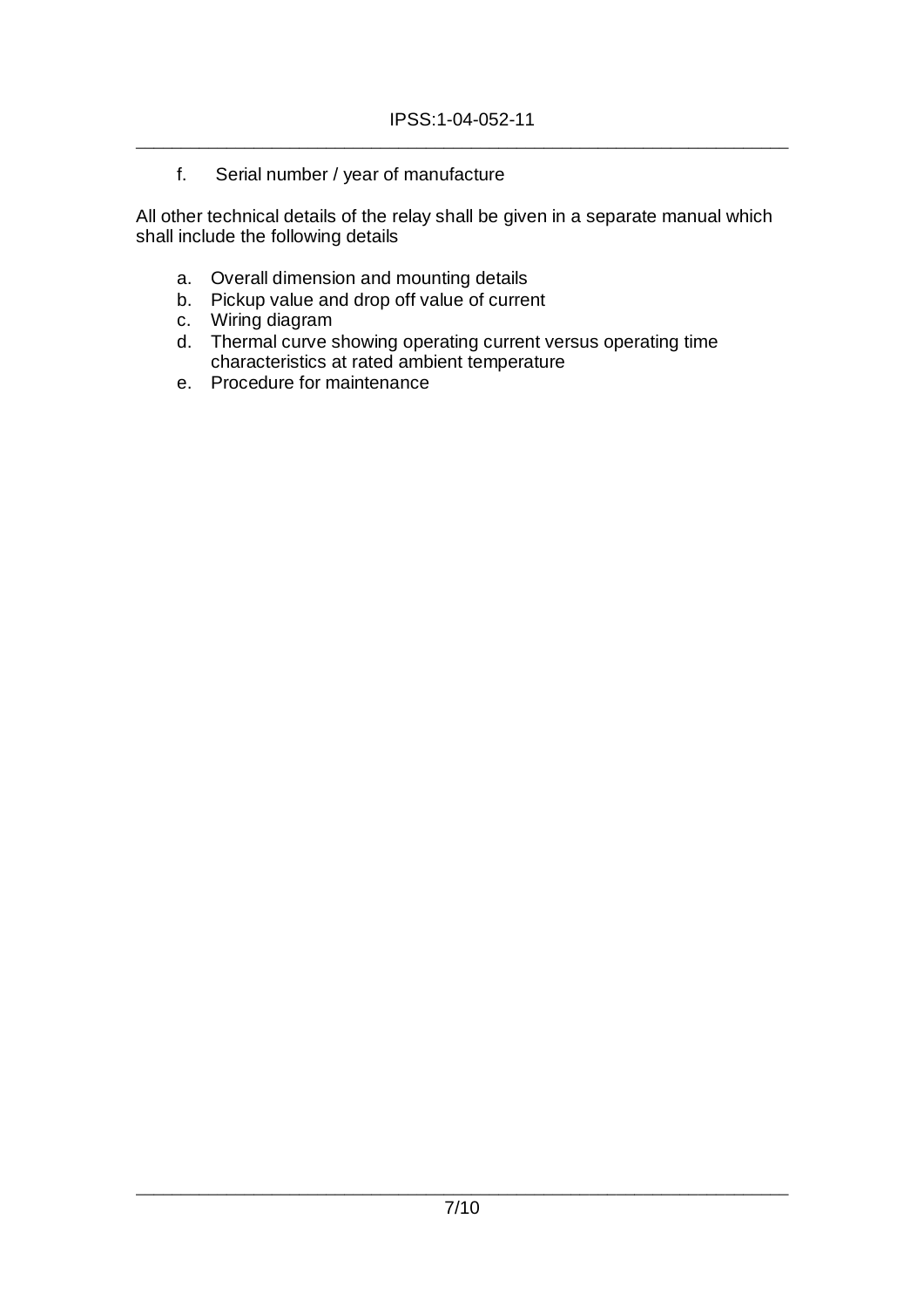# **APPENDIX – 1**

### **Typical Setting of Composite Motor Protection through Numerical Relay**

| SI.<br><b>No</b>         | <b>Protection</b>                     | <b>Brief description</b>                                                                                                                    | <b>Typical setting</b>                                                                                                                                                                                      | <b>Remark</b>                                                                                                                       |
|--------------------------|---------------------------------------|---------------------------------------------------------------------------------------------------------------------------------------------|-------------------------------------------------------------------------------------------------------------------------------------------------------------------------------------------------------------|-------------------------------------------------------------------------------------------------------------------------------------|
| $\overline{1}$ .         | Thermal<br>(Overload)<br>Protection   | It is provided to<br>protect the motor<br>from excessive<br>heating                                                                         | Current (ITH)=Full<br>load<br>Heating<br>Constant( $T_h$ )=as per<br>motor thermal curve<br>Cooling<br>Constant( $Tr$ )=As per<br>motor thermal curve                                                       | Cooling constant<br>$(Tr)$ is provided as a<br>multiple of heating<br>constant. Typical<br>setting is $T_r = 3 x$<br>T <sub>h</sub> |
| $\overline{2}$           | Prolong<br><b>Start</b><br>Protection | It is provided<br>when Start<br>Time <safe stall<br="">time<br/>It is provided<br/>when Start<br/><b>Time&gt;Safe Stall</b><br/>time</safe> | a)Current setting(I) =<br>2*full load current<br>b)Time setting(T)<br>should be greater than<br>starting time less then<br>cold stall curve<br>It is provided through<br>additional speed<br>sensing device |                                                                                                                                     |
| 3                        | <b>Stall</b><br>Protection            | It is provided for<br>protection against<br>stalling of motor<br>after successful<br>start                                                  | a) Current setting( $I$ ) =<br>2*full load current<br>b)Time setting(T)<br>should be greater than<br>starting time less then<br>Hot stall curve                                                             |                                                                                                                                     |
| $\overline{\mathcal{A}}$ | <b>Short Circuit</b><br>Protection    | It is provided to<br>cater major stator<br>fault or terminal<br>fault                                                                       | Current<br>Setting(I)= $120\%$ of<br>starting current<br>Time Delay(T)=100ms                                                                                                                                | It is provided for the<br>motor which is fed<br>through circuit<br>breaker                                                          |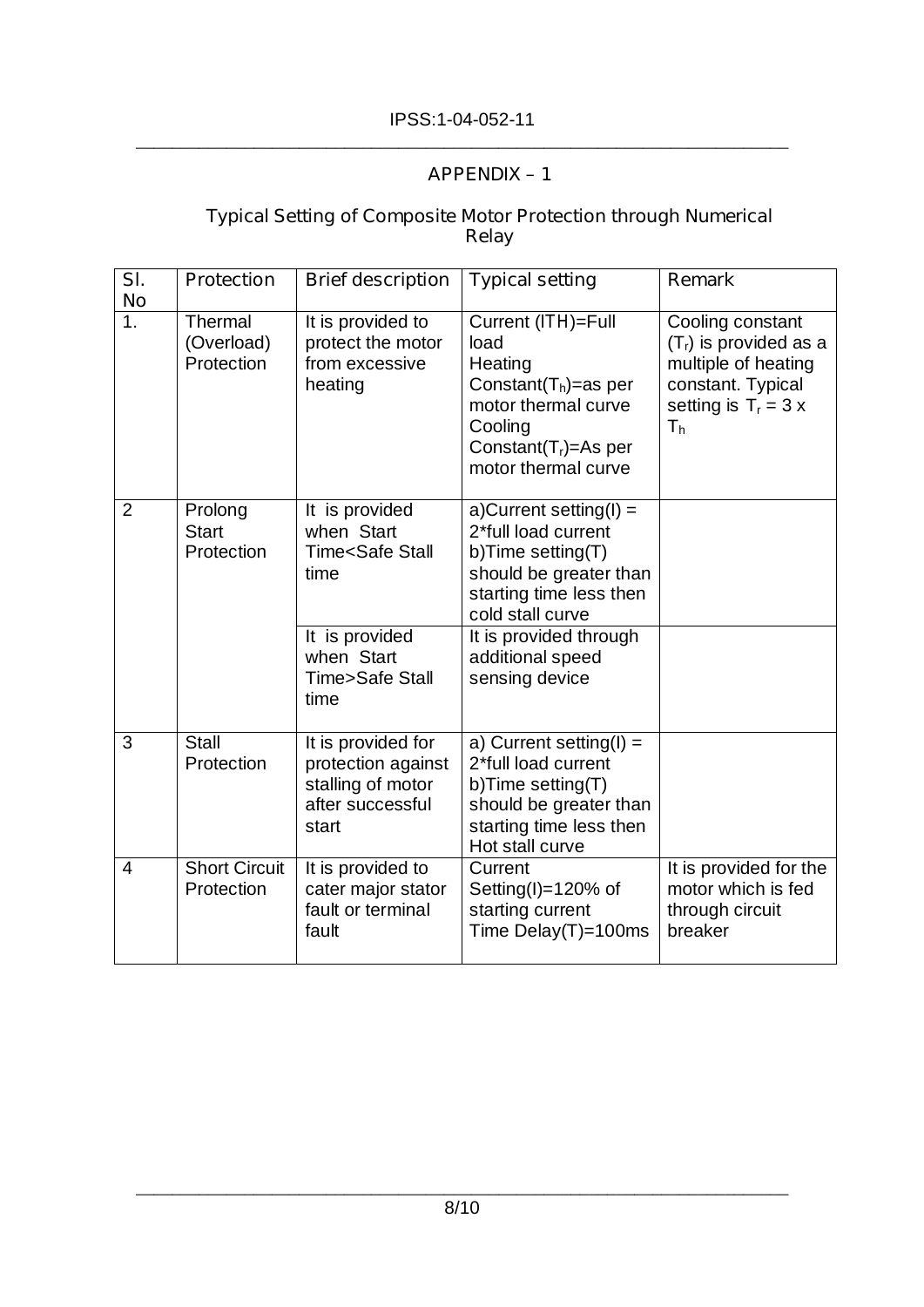| 5.             | <b>Earth Fault</b><br>Protection            | It is provided<br>when low<br>resistance<br>earthing is<br>provided in the<br>system  | a)In case of residual<br>connection :10 % of<br>the CT rated primary<br>current, 100 ms time<br>delay<br>b)In case of CBCT<br>typical setting is 30 %<br>of minimum E/F<br>current of the system,<br>100 ms time delay |                                                  |
|----------------|---------------------------------------------|---------------------------------------------------------------------------------------|------------------------------------------------------------------------------------------------------------------------------------------------------------------------------------------------------------------------|--------------------------------------------------|
| 6              | <b>Earth Fault</b><br>Protection            | It is provided<br>when high<br>resistance<br>earthing is<br>provided in the<br>system | Sensitive earth fault<br>with typical setting of<br>125% of single phase<br>capacitive charging<br>current                                                                                                             |                                                  |
| $\overline{7}$ | Negative<br>phase<br>sequence<br>protection | It is provided to<br>protect motor in<br>case of un<br>balance                        | a) Alarm is provided at<br>20% of FLC with a<br>time delay of 30s<br>b)Tripping is provided<br>at 30% of FLC with a<br>TMS of 1.0 for the<br><b>IDMT</b> element                                                       |                                                  |
| 8              | <b>Bearing</b><br>failure                   | It is provided to<br>protect motor<br>against bearing<br>failure                      | Protection is provided<br>through external RTD.<br>Output of the RTD is<br>taken into Relay                                                                                                                            | This is provided in<br>case of sleeve<br>bearing |
| 9              | Under<br>voltage<br>protection              | It is provided to<br>protect motor<br>from stalling in<br>case of under<br>voltage    | A definite time under<br>voltage with setting<br>70% of nominal<br>voltage with time<br>delay of 0.5 to 3 sec.                                                                                                         |                                                  |
| 10             | No. of Start<br>Limit                       | It is provided to<br>restrict motor<br>starting in a given<br>period of time          | Typical setting is as<br>per motor data sheet                                                                                                                                                                          |                                                  |
| 11             | Loss of load<br>protection                  | It is provided to<br>protect motor in<br>case of loss of<br>load condition            | It is implemented with<br>help of low forward<br>power relays elements<br>with interlock in<br>starting                                                                                                                |                                                  |